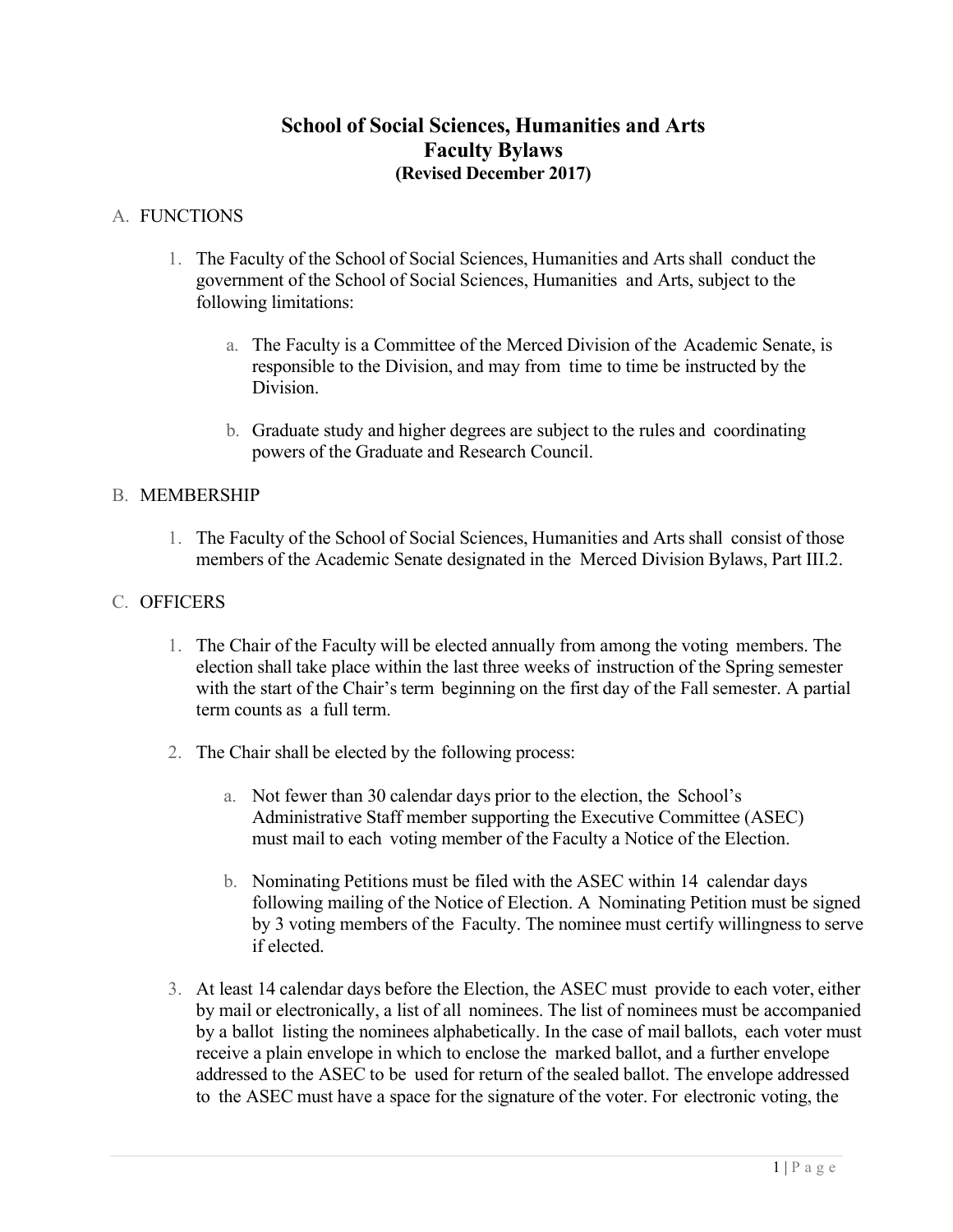ASEC must utilize a system that verifies each voter's identity and maintains security. Each voter must be provided access to this system at least 14 calendar days before the Election. A voter must be notified that:

- a. All ballots must be returned to the ASEC no later than the date of the election;
- b. A ballot is invalid if more names are marked than there are vacancies to be filled or, in the case of mail ballots, if the ballot lacks the signature of the voter in the space provided on the return envelope;
- c. A voter who spoils a paper ballot may, by tearing it across once and returning it to the ASEC, obtain another.
- d. Throughout these Bylaws the term "mail ballot" shall denote either a mail or an electronic ballot and the term "mail" shall denote either postal or electronic mail.
- 4. Candidates receiving the most votes are to be declared elected. In the event of a tie, the winner will be chosen by random coin-toss.
	- a. The Chair is elected to a two-year term. Terms begin on the first day of the Fall semester. Terms end two years from the start of term, on the day before the first day of Fall semester.
	- b. There is no limit to the number of terms a Chair may be elected to serve.
	- c. In case there is only one candidate nominated for the position of Chair at the conclusion of the nomination period, the election by ballot shall be omitted and the sole candidate shall be declared elected.
	- d. If the position of Chair becomes vacant prior to completion of the elected term, the Executive Committee shall appoint a replacement to serve the unexpired part of the term. In filling a vacancy, the Committee is instructed to give consideration to nominees not elected but receiving the highest vote in the immediately preceding election. The ultimate Committee composition must be consistent with the details outlined in Section D.1.a below (i.e. the appropriate number of representatives from each SSHA unit in addition to the Chair).
- 5. Duties of the Chair include:
	- a. Representing the Faculty in all appropriate aspects of the School;
	- b. Advising the Dean in the administration of the School;
	- c. Establishing and maintaining liaison with other Faculties of the Merced Division;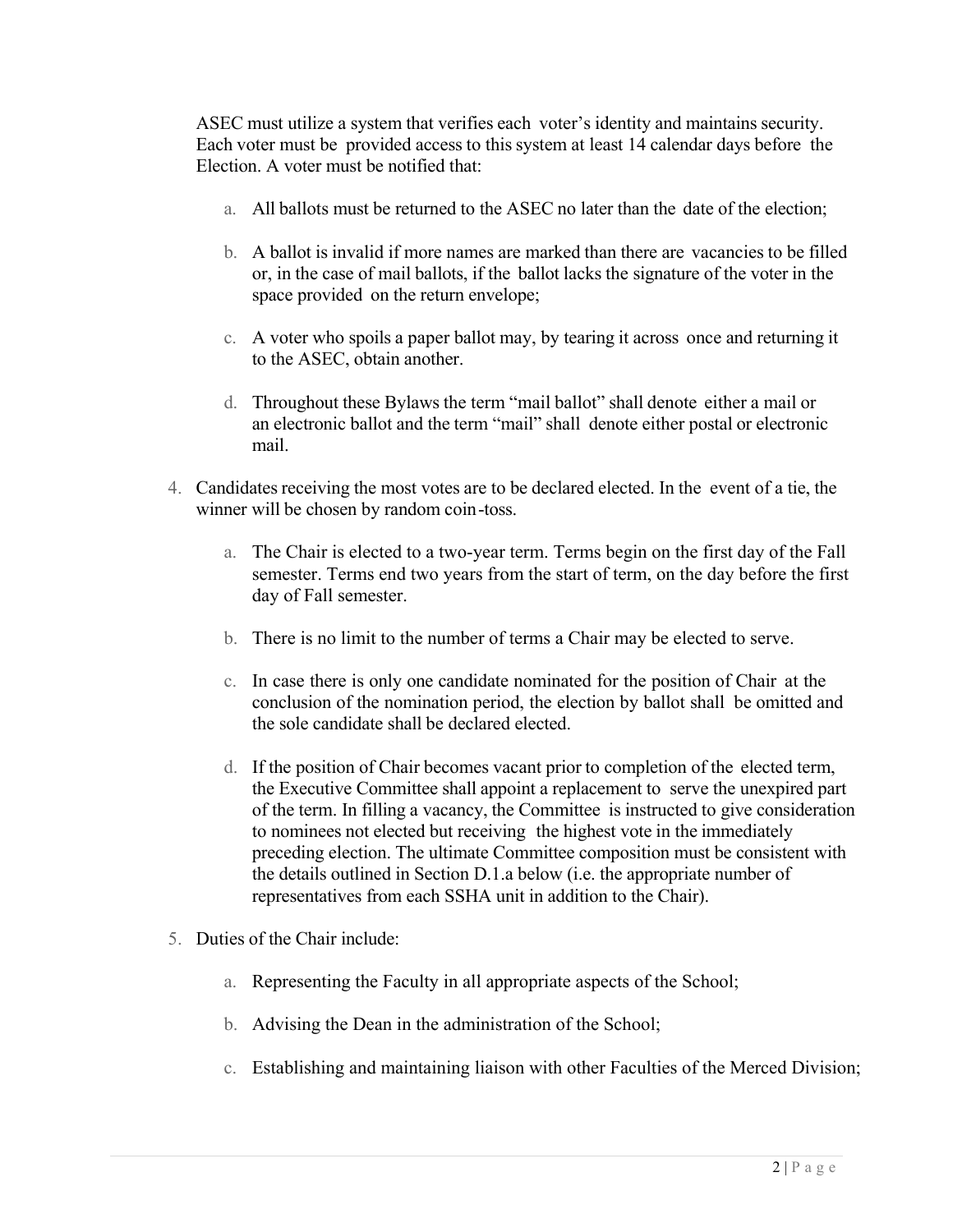- d. Initiating the election of new officers within 30 days of the last day of instruction of the Spring semester and charging the School's ASEC to conduct the election in accordance with the bylaws;
- e. Serving ex officio to the Curriculum Committee;
- f. Calling for votes by faculty on matters of bylaws and curricula.

## D. COMMITTEES

- 1. Executive Committee
	- a. This Committee consists of the Dean of the School, nonvoting and ex officio, the elected Chair of the Faculty (voting), one elected member from each Academic Unit<sup>I</sup> within the School (voting), and an untenured faculty elected by the untenured faculty members of the Faculty (voting). In addition, any Academic Unit that has at least twice as many faculty as the mean of all Academic Units in the school will receive an additional representative on the committee. The election of the untenured faculty member shall take place at the same time and in the same manner as the election for the Chair of the Faculty; the election of the member of each Academic unit shall take place at the same time as the other elections, but in a manner consistent with each Academic unit's voting procedures. The Chair of the Faculty shall serve as the Chair of the Executive Committee. The voting members of the Executive Committee shall choose their own vice chair.
	- b. Academic units will nominate and elect their representatives in accordance with their own bylaws and in alignment with the bylaws of SSHA. Elections should be completed before the end of the Spring semester. The names of the chosen representative(s) should be submitted to the ASEC before end of term, Spring semester.
	- c. Terms begin on the first day of the Fall semester. Terms end two years from the start of term, on the day before the first day of Fall semester.
	- d. There is no limit to the number of terms an individual may serve.
	- e. If a committee member cannot complete his/her term, the unit should repeat their nomination/election procedures to identify a replacement. The replacement serves until the end of the term of the originally elected representative.
	- f. Faculty not formally appointed to the Committee can request to meet with the Committee by contacting the Faculty Chair. Visitors can comment on matters before the Committee, but cannot vote.
	- g. Members of the Committee can have a substitute representative or proxy in their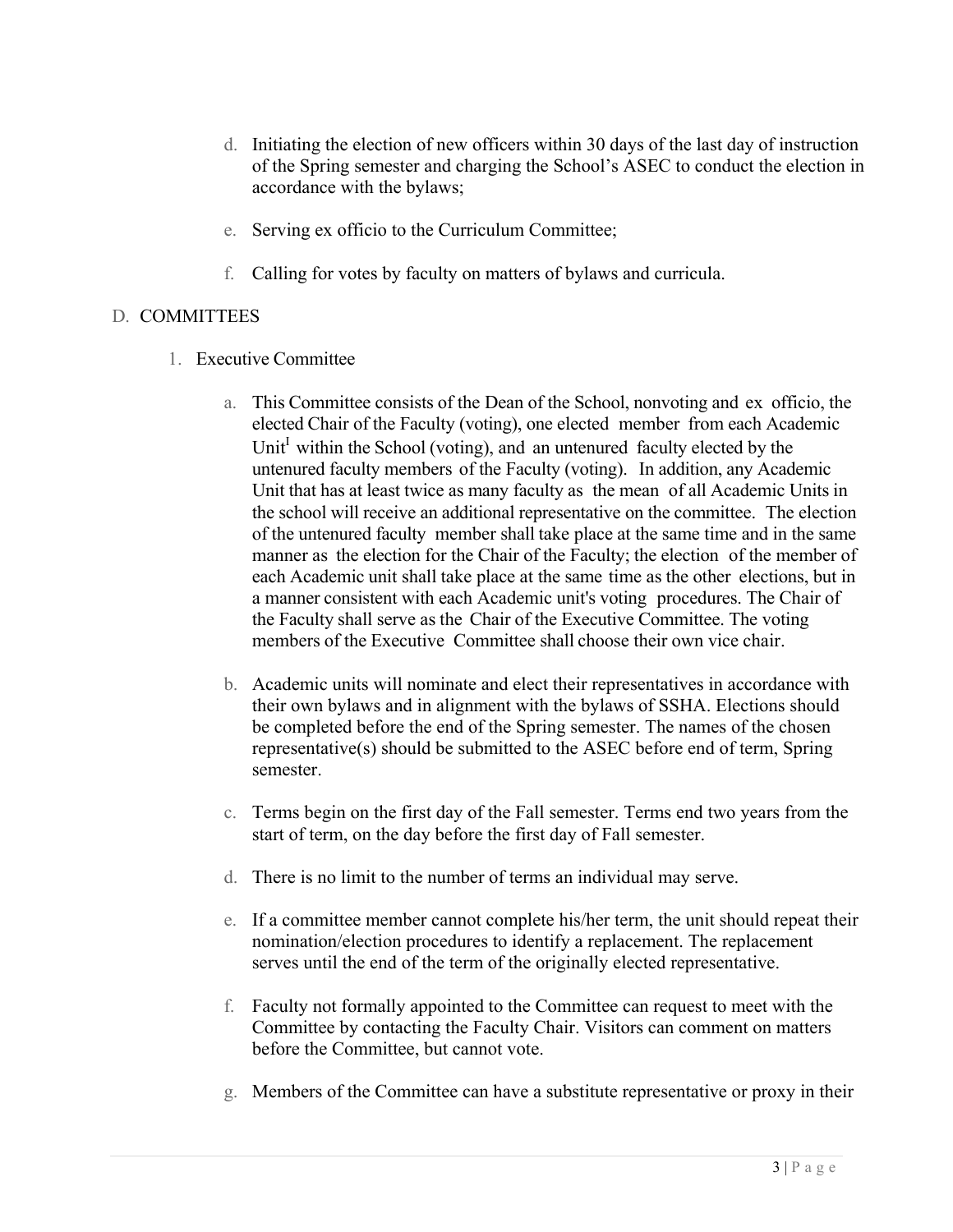place with advanced notification of the Faculty Chair. Proxies may vote as a standing representative upon the majority agreement of the regular Committee members.

- h. The Executive Committee represents the SSHA faculty in its role as a Committee of the Academic Senate. Its duties are as follows:
	- Provide general oversight of the academic programs in the School and bring before the Faculty of the School any recommendations that the Faculty Executive Committee may deem advisable.
	- Serve as an advisory body on matters concerning the welfare of students in the School.
	- Review and propose for faculty vote changes to School regulations.
	- Consult with concerned faculty members and members of the administration and make recommendations to the Dean based on established Senate policies about the School's allocation of educational resources, academic priorities, and planning and budget issues.
	- Represents the faculty in consultation with other Senate Committees.
- 2. Curriculum Committee
	- a. The number of Curriculum Committee members will be determined by the number of Academic Units within the School plus two. The Dean (or the Dean's designate) and the Chair of the Faculty shall be ex officio, non- voting members. The Committee shall be comprised of one elected member from each Academic Unit<sup>II</sup> within the School (voting). In addition, any Academic Unit that has at least twice as many faculty as the mean of all Academic Units in the school will receive an additional representative on the committee. The voting members of the Committee shall choose their own committee chair and vice chair among the committee's voting membership.
	- b. Academic units will nominate and elect their representatives in accordance with their own bylaws and in alignment with the bylaws of SSHA. Elections should be completed before the end of the Spring semester. The names of the chosen representative(s) should be submitted to the ASEC before end of term, Spring semester.
	- c. Terms begin on the first day of the Fall semester. Terms end one year from the start of term, on the day before the first day of Fall semester. Note that the term for Curriculum Committee is a *minimum* of one year, with two years recommended for continuity.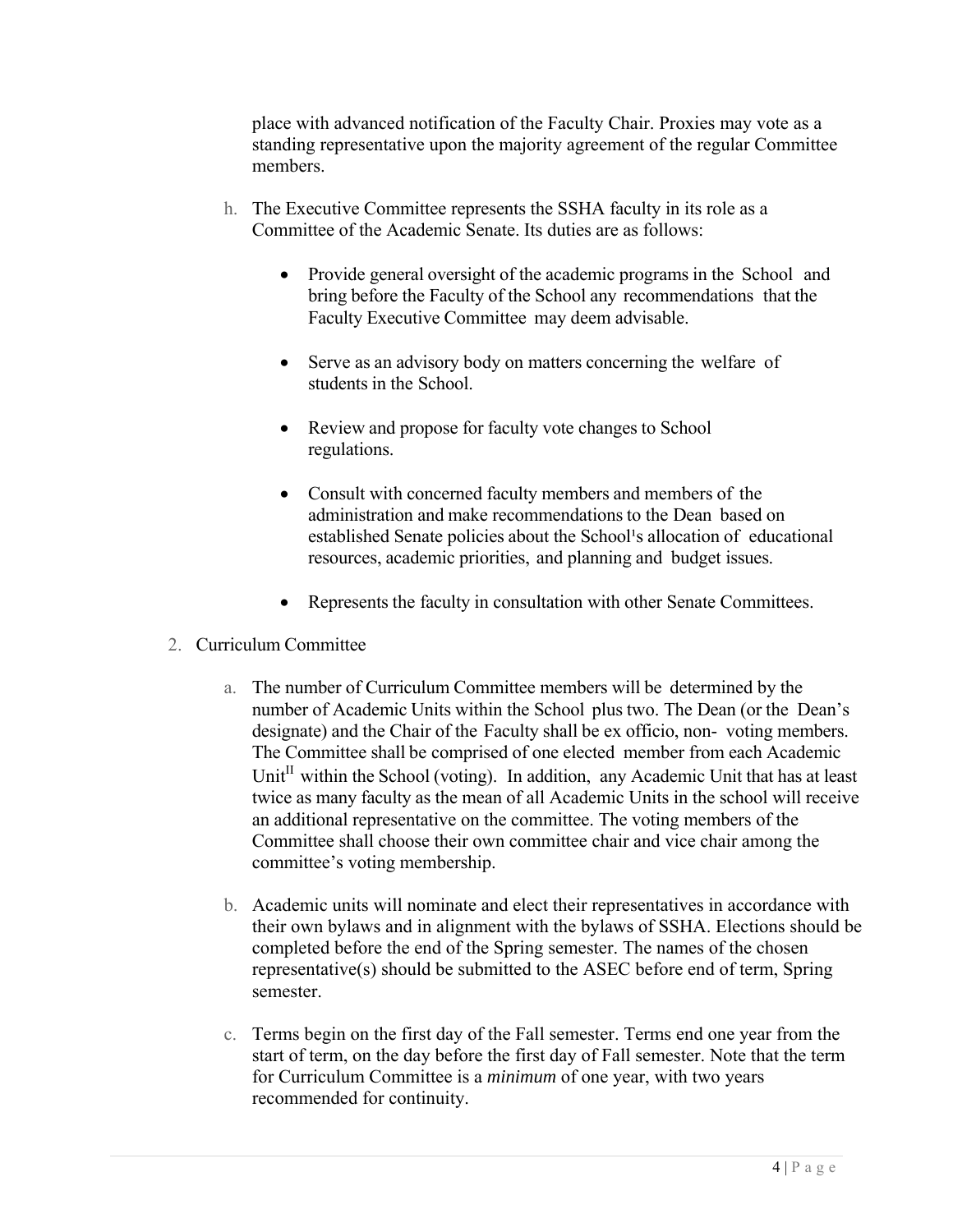- d. There is no limit to the number of terms an individual may serve.
- e. If a committee member cannot complete his/her term, the unit should repeat their nomination/election procedures to identify a replacement. The replacement serves until the end of the term of the originally elected representative.
- f. Faculty not formally appointed to the Committee can request to meet with the Committee by contacting the Curriculum Committee Chair. Visitors can comment on matters before the Committee, but cannot vote.
- g. Members of the Committee can have a substitute representative or proxy in their place with advanced notification of the Curriculum Committee Chair. Proxies may vote as a stand-in representative upon the majority agreement of the regular Committee members.
- h. The Committee shall review and approve or disapprove requests for new courses or changes in existing courses that have been approved by a majority of faculty in the relevant Academic Unit. The Committee shall transmit to the Dean those approved for submission to the Merced Division's Undergraduate Council. The Committee may, by majority vote, abdicate its delegated authority to approve one or more specific courses to the Faculty.
- i. The Committee shall be charged with the examination of existing and proposed SSHA curricula (e.g., majors, minors, general education requirements). The results of such study and proposals from the Academic Unit or other faculty groups within SSHA regarding changes in curricula, as well as any other proposed changes in School requirements for undergraduate degrees, shall be submitted with recommendations to the SSHA Faculty for final action. In consultation with the faculty chair, the ASEC shall designate a proxy to administer the vote on behalf of the faculty chair.
- j. The Committee shall advise the Dean on matters pertaining to relations with community colleges.

### E. MEETINGS

- 1. The Faculty shall meet at such times as it may determine or at the call of the Chair. Upon the written request of seven voting members, a special meeting must be called by the Chair or, in his or her absence or disability, by the Vice Chair of the Executive Committee. The call to all meetings must be sent to all members of the School faculty at least five days of instruction prior to the meeting.
- 2. The Chair of the Faculty is authorized to call informal meetings of the Faculty for the purpose of presentation or discussion of matters of interest to the Faculty or a large group thereof.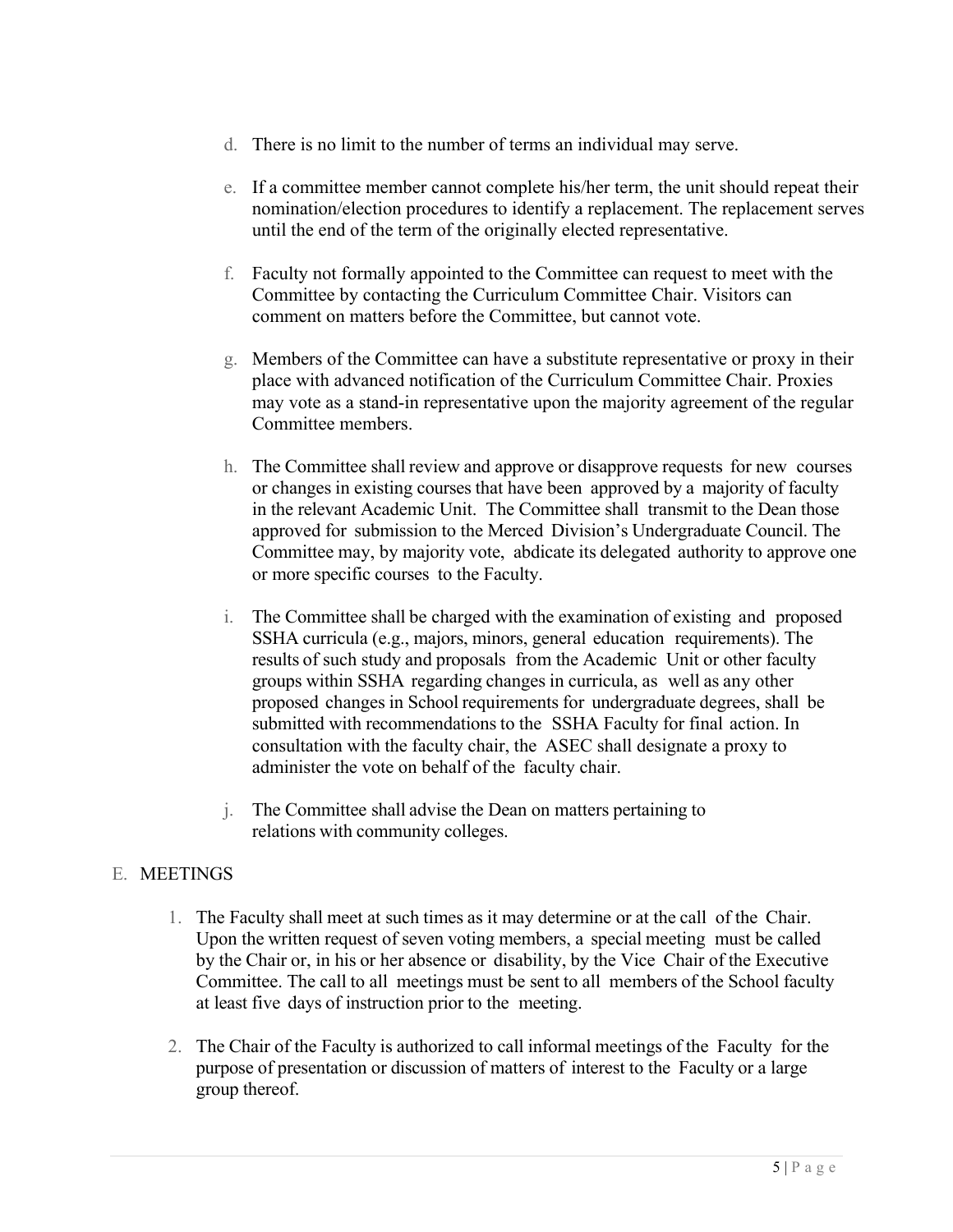### F. QUORUM

1. For both the Curriculum and Executive Committees, at least forty percent of all voting members shall constitute a quorum.

### G. VOTING REQUIREMENTS

#### 1. Bylaws

- a. The foregoing Bylaws may be added to, amended or repealed at any regular or special meeting by a two-thirds vote of all the voting members present, provided that written notice of amendment shall have been sent to each member of the Faculty at least five days of instruction previous to the meeting at which the amendment is to be moved. Abstentions will not count in calculation of the twothirds majority required. No amendment shall be made that is inconsistent with legislation of the Academic Senate or the Merced Division of the Academic Senate.
- b. The faculty vote on the foregoing Bylaws can be conducted using an anonymous electronic mail ballot. Such votes will be conducted by the ASEC (see section C.3.d above).
- c. In the case of an electronic vote, not fewer than 14 calendar days prior to the vote, the ASEC must mail to each voting member all relevant documents for review and consideration. Each voter must be provided access to submit an electronic ballot at least 14 calendar days before the vote ends.
- d. A response rate of at least forty percent of the eligible voters is required for appropriate ballot consideration. The two-thirds rules outlined in section G.1.a applies.
- 2. Other SSHA Faculty Votes
	- a. Votes on other matters (i.e. curriculum) can be conducted using an anonymous electronic mail ballot. Such votes will be conducted by the ASEC (see section C.3.d above).
	- b. A response rate of at least forty percent of the eligible voters is required for appropriate ballot consideration. The two-thirds rule outlined in section G.1.a applies.
	- c. In the case of an electronic vote, not fewer than 14 calendar days prior to the vote, the ASEC must mail to each voting member all relevant